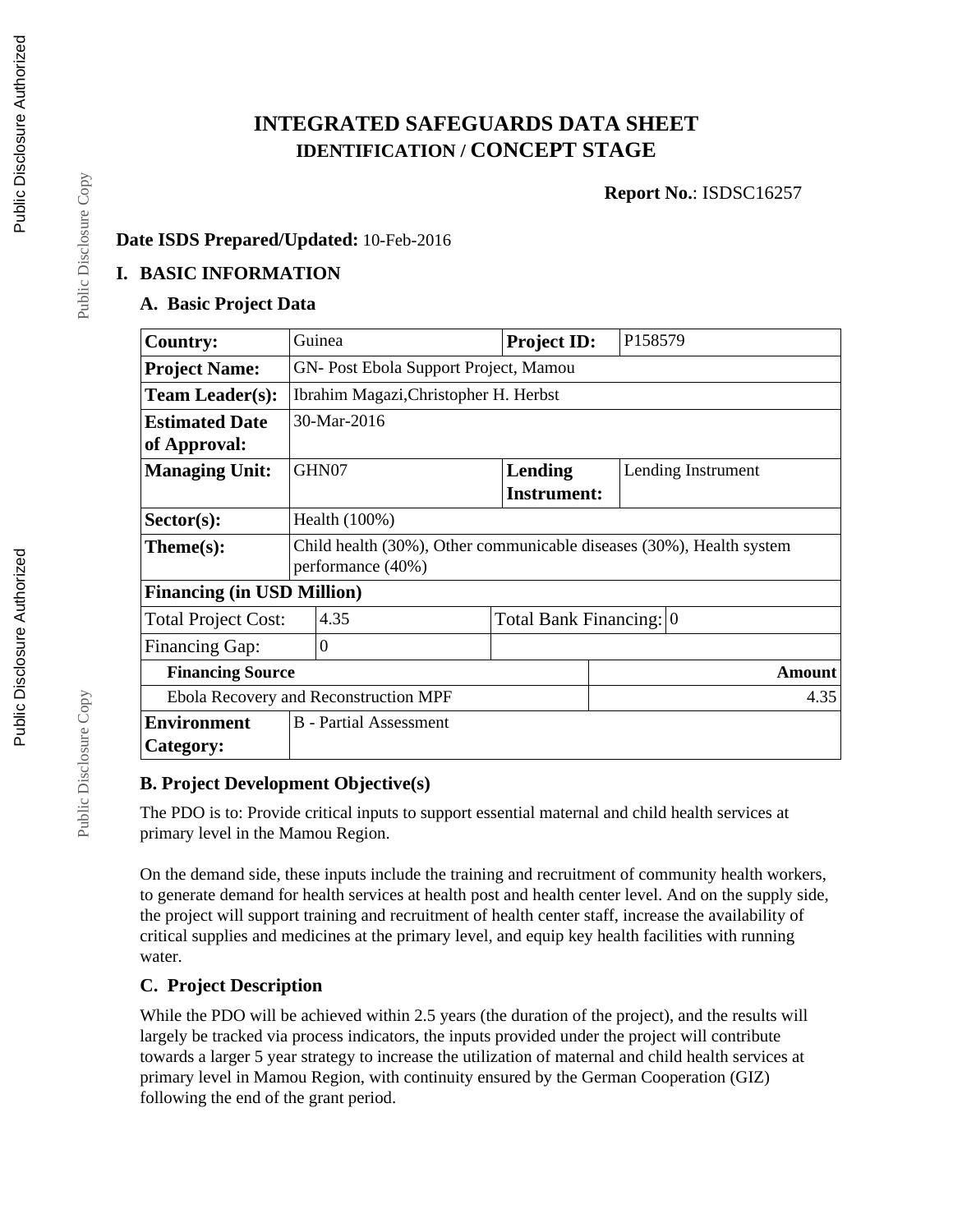The proposed interventions to be implemented in the Mamou Region will be organized around three complementary components: (1) improve availability of Commodities, pharmaceuticals and supplies, (2) Improve availability of trained human resources for MCHN services at primary and community level. (3) Strengthen capacity to monitor and supervise services: This component will focus on strengthening supervision capacity at the district level.

Component 1: Improve availability of Commodities, pharmaceuticals and Supplies (US\$2.0 million)

Funding under the component will focus on (1) improving the availability of MNCH commodities and supplies required to implement neglected maternal and child health programs of the Ministry (sub-component 1.1), and (2) enhancing the numbers of health centers with available running water, critical for health service delivery.

Sub-component 1.1: Strengthen the availability of maternal and child health commodities and supplies at primary health level (US\$1.0 million). Already before Ebola, stock outs of essential medicines were a major constraint to service delivery, particularly at smaller facilities. With the Ebola crisis, health facilities are experiencing shortages as never before, as most donor as well as government funding is used for Ebola services, demand for services is low because of lack of trust, and income generating opportunity to replenish stock is affected accordingly. The sub-component will seek to improve the availability of medicines, essential supplies and equipment to support maternal and child health at the health post and health center level. It will act as a seed fund with a broader aim to revive currently non functioning drug revolving funds at facility level. Support will be provided to initially replenish the stocks of medicines and supplies for health facilities in the targeted areas. This will help invigorate the revolving drug fund within the health facilities, but serve its primary objective to replenish the availability of critical MNCH supplies and commodities at the health centers in the Mamou region. The sub-component will fund and rely mainly on the national central medical store for procurement and distribution of essential generic medicines (and the provision of basic facility training on drug management to health facilities) and on development partners (MSH, Global Fund, UNICEF, UNFPA) which will provide key commodities and supplies for immunization, family planning, treatment of malaria. GIZ will coordninate this effort, in close consultations with the PCU/MOH.

Sub-component 1.2: Improve the availability of health centers with access to water (US\$1.0million). This sub-component would finance a critical bottleneck to service delivery in many primary health facilities in Mamou, namely the lack of running water at health center level. Drawing on the experience of the Ebola response support, this sub-component will finance water wells at primary health facilities, significantly improving a basic need in many of the facilities.

Component 2: Improve availability of trained Human Resources for Health (US\$2.0 million)

Sub-component 2.1: Strengthen the availability of health workers at primary level (US\$1.0 million). Whereas nurses, midwives and doctors largely staff higher level facilities in urban areas, the rural area mainly rely on nursing assistants (agent technique de santé - ATS) to deliver maternal and child services. ATSs are trained (over a period of three years) in primary health care provision in decentralized community schools, for specific deployment at the community and primary level (not the case with nurses and midwives). Ebola has reduced the number working on MCHN however, and those that remain and any new recruits could benefit from continuous training and supervision to maximize their service delivery potential (particularly in maternal health – insufficiently addressed in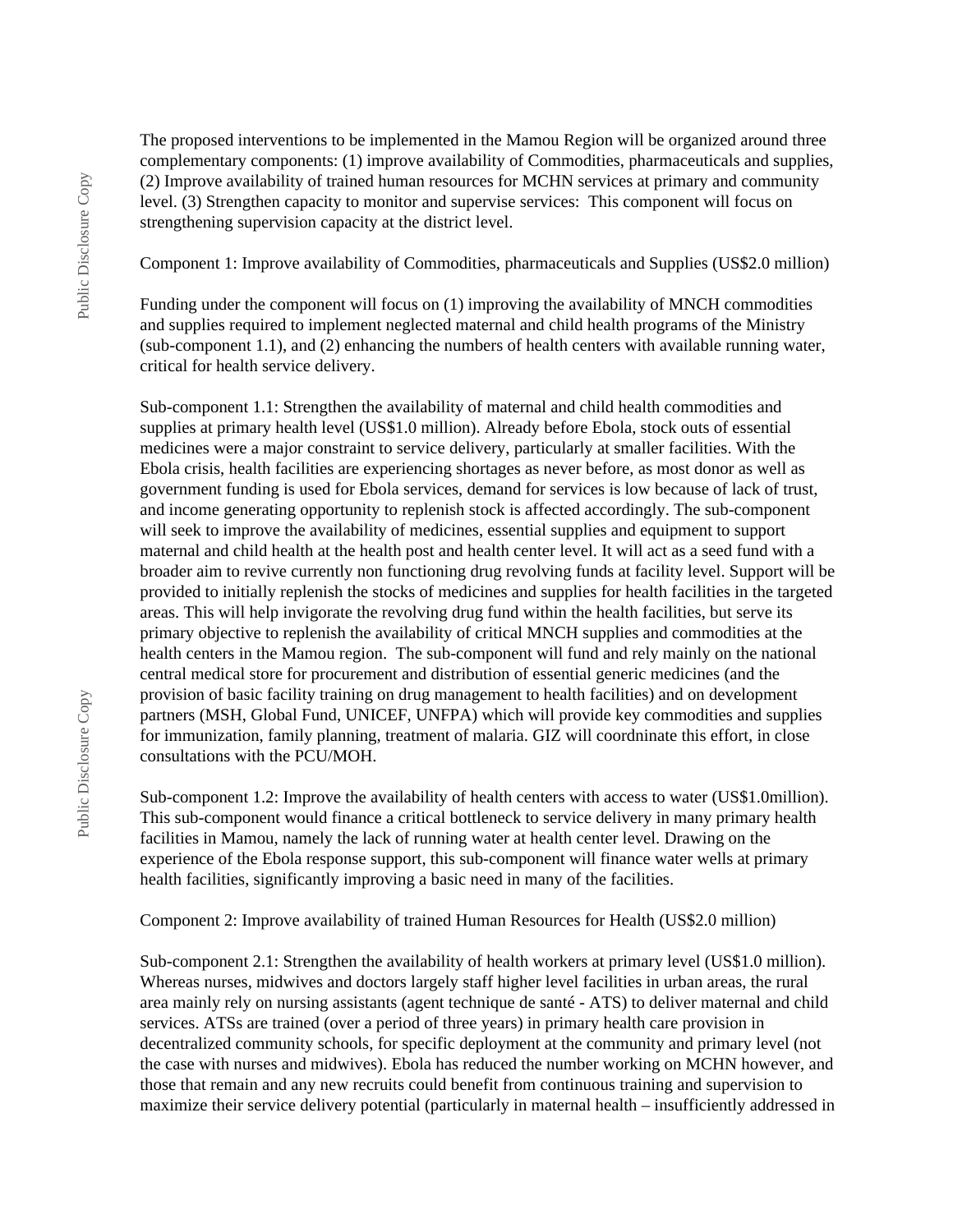their pre-service education). Whilst long term strategies should address the need to deploy more nurses and midwives to the health center level (which will require comprehensive training, fiscal and management reform), investments under this sub-component will address immediate need for HRH in target areas. The Regional Health Administration (Direction Régionalde la Santé (DRS)) will be supported in (a) the recruitment of unemployed ATSs for deployment at the health center and health post level and (b) providing training and continuous mentoring to ATSs and other health workers that are present. GIZ will provide full suppoprt towards ideveloping the receuitment strategy as well as the development of appriopriate training programs, curricula and the trainig of trainers. A Human Resource Officer moreover will be situated (and funded) at the DRS in Mamou to support the DRS in the recruitment and the follow-up and training corodination of the ATS. In view of the aim of the MOH to increase the number of ATS in health structures, it is expected that the ATS employed

service upon project end. Sub-Component 2.2: Training and deployment of community health workers to generate demand and deliver basic services in maternal and child health (US\$1.0 million). This would involve the engagement of community health workers, including partly those mobilized during the Ebola response effort, in demand generation activities alongside basic service delivery functions. The grant would support the development and institutionalization of standardized maternal and child health training programs for community health workers, building capacity of the District Health Team to deliver new short programs for community health workers as guided by WHO standards on task shifting and supported directly by GIZ. This would allow Guinea to move away from the sporadic, non-standardized and vertical training programs currently provided by different NGOs, and institutionalize the horizontal training of community lay workers in MCHN promotion and basic service delivery at the community level. Within the framework of strengthening the capacities of the health system, the component will support the health administrations on Regional (DRS) and district (Direction préfectoral de santé (DPS)) level in recruiting, training and supervising CHWs. There is emerging evidence on the importance of linking the training of clinical health professionals with community health workers, so that they will learn to work together as a team. The proposed training program is envisioned to include this team-building aspect of the community-based primary health care teams.

within the framework of this project will be fully absorbed by the government and into the civil

Component 3: Strengthen government capacity to supervise services (US\$0.35 million)

This component would ensure that the above inputs translate into actual services delivered, largely by (1) strengthening supportive supervision at district level and below.

Sub-Component 3.1: Strengthen capacity to carry out district level supportive supervision of health centers and posts in target regions (US\$0.35 million). Support will be provided to District Health Directorates to strengthen their supportive supervision and monitoring of health centers and health posts (within their broader mandate of responsibility). The DPS will receive financial as well as technical support in planning and implementing supervision visits to improve the performance of personnel and quality of services in the health centers. The districts will rely on supportive supervision methods including the use of quality checklists for supervision and mentorship. Funding will include development of the supportive supervision strategies, training of district health teams, and key costs linked to carrying out the supervision. The support to the DPS to plan and implement supervision visits will include a provision for fuel and other expenses.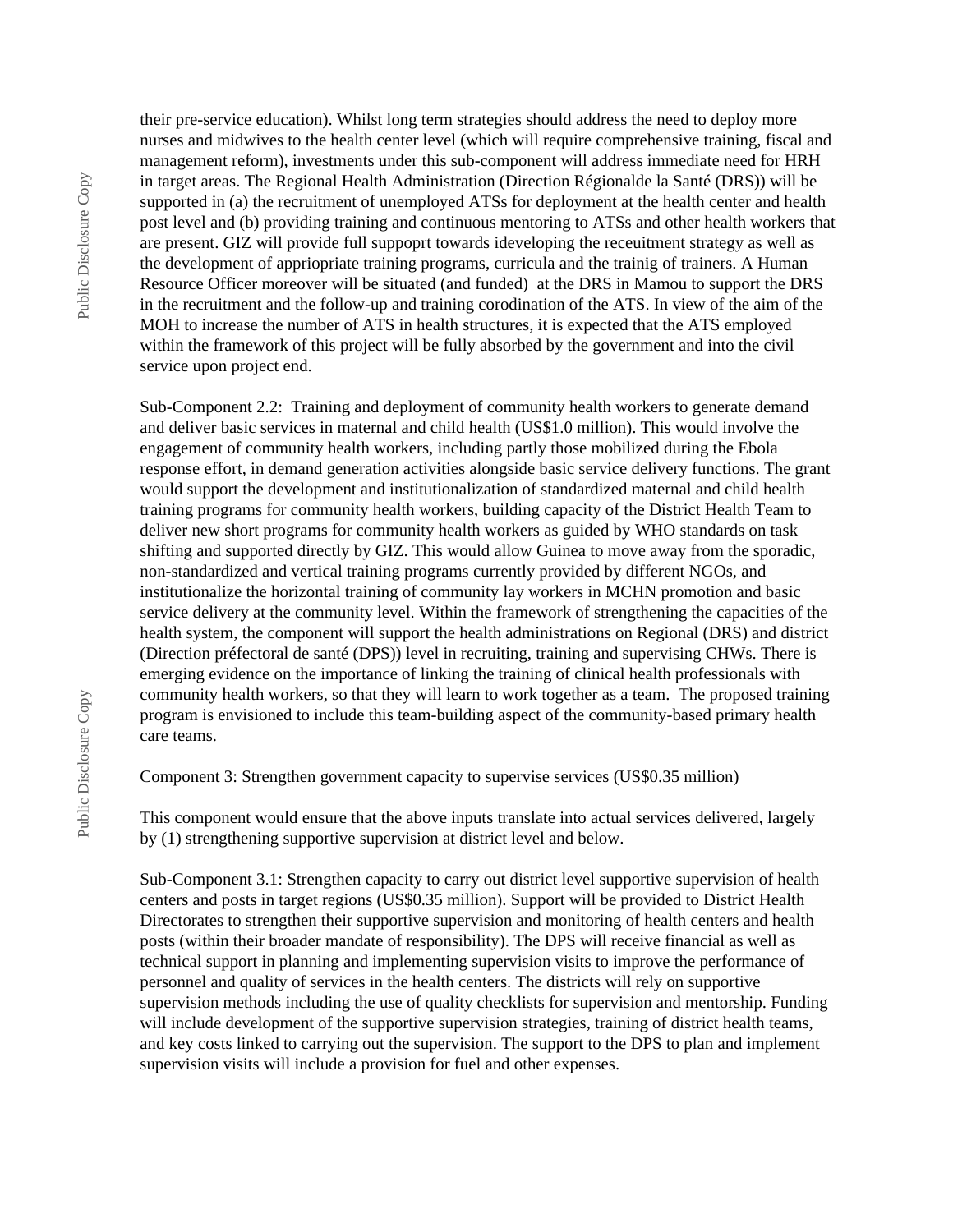## **D. Project location and salient physical characteristics relevant to the safeguard analysis (if known)**

The project will be implemented in the Mamou Region

# **E. Borrower's Institutional Capacity for Safeguard Policies**

The Ministry of Public Health and Hygiene which will be responsible of the implementation of the project has experience with Bank safeguard policies and procedures for having chance to implement projects financed by the World Bank. This experience constitutes an advantage to ensure adequately the implementation of the project even if it will not induce notable environmental and social adverse impacts as well as no significant civil works are expected to be undertaken under the project.

#### **F. Environmental and Social Safeguards Specialists on the Team**

Abdoulaye Gadiere (GEN07)

# **II. SAFEGUARD POLICIES THAT MIGHT APPLY**

| <b>Safeguard Policies</b>                         | <b>Triggered?</b> | <b>Explanation (Optional)</b>                                                                                                                                                                                                                                                                                                                                                                                                                                                                                                                                                                                                                                                                                                                                                                                                                                                                      |  |
|---------------------------------------------------|-------------------|----------------------------------------------------------------------------------------------------------------------------------------------------------------------------------------------------------------------------------------------------------------------------------------------------------------------------------------------------------------------------------------------------------------------------------------------------------------------------------------------------------------------------------------------------------------------------------------------------------------------------------------------------------------------------------------------------------------------------------------------------------------------------------------------------------------------------------------------------------------------------------------------------|--|
| Environmental Assessment OP/<br>BP 4.01           | Yes               | This policy is triggered by the project because it<br>intends to finance water wells at primary health<br>facilities (sub-component1.2). As up to now the<br>exact location of these facilities are unknown,<br>an Environmental and Social Management<br>Framework (ESMF) will be developed.<br>However, the project overlaps the Ebola<br>Emergency Response Project (P) for which an<br>ESMF was prepared and disclosed in last June<br>2015. Consequently, that ESMF will be updated<br>to serve as a guidance for the project.<br>Furthermore, a National Health Care Medical<br>Waste Management Strategy was prepared and<br>disclosed this last September. This document<br>will serve as a guidance for Medical Waste<br>Management. Once the ESMF updated, it will<br>be reviewed, consulted upon and disclosed in<br>the Republic of Guinea and at the Infoshop prior<br>the appraisal. |  |
| Natural Habitats OP/BP 4.04                       | N <sub>o</sub>    | The project does not involve or affect natural<br>habitats                                                                                                                                                                                                                                                                                                                                                                                                                                                                                                                                                                                                                                                                                                                                                                                                                                         |  |
| Forests OP/BP 4.36                                | No                | The project does not involve or affect forests.                                                                                                                                                                                                                                                                                                                                                                                                                                                                                                                                                                                                                                                                                                                                                                                                                                                    |  |
| Pest Management OP 4.09                           | N <sub>o</sub>    | The project does not involve pest management.                                                                                                                                                                                                                                                                                                                                                                                                                                                                                                                                                                                                                                                                                                                                                                                                                                                      |  |
| Physical Cultural Resources OP/<br><b>BP</b> 4.11 | No                | The project will not undertake any investments<br>that may impact on Physical Cultural Resources                                                                                                                                                                                                                                                                                                                                                                                                                                                                                                                                                                                                                                                                                                                                                                                                   |  |
| Indigenous Peoples OP/BP 4.10                     | N <sub>o</sub>    | Not relevant for the Guinea                                                                                                                                                                                                                                                                                                                                                                                                                                                                                                                                                                                                                                                                                                                                                                                                                                                                        |  |
| <b>Involuntary Resettlement OP/BP</b><br>4.12     | No                | The project will not finance activity that induce<br>acquisition of land, loss of economic<br>opportunity or restriction to land.                                                                                                                                                                                                                                                                                                                                                                                                                                                                                                                                                                                                                                                                                                                                                                  |  |